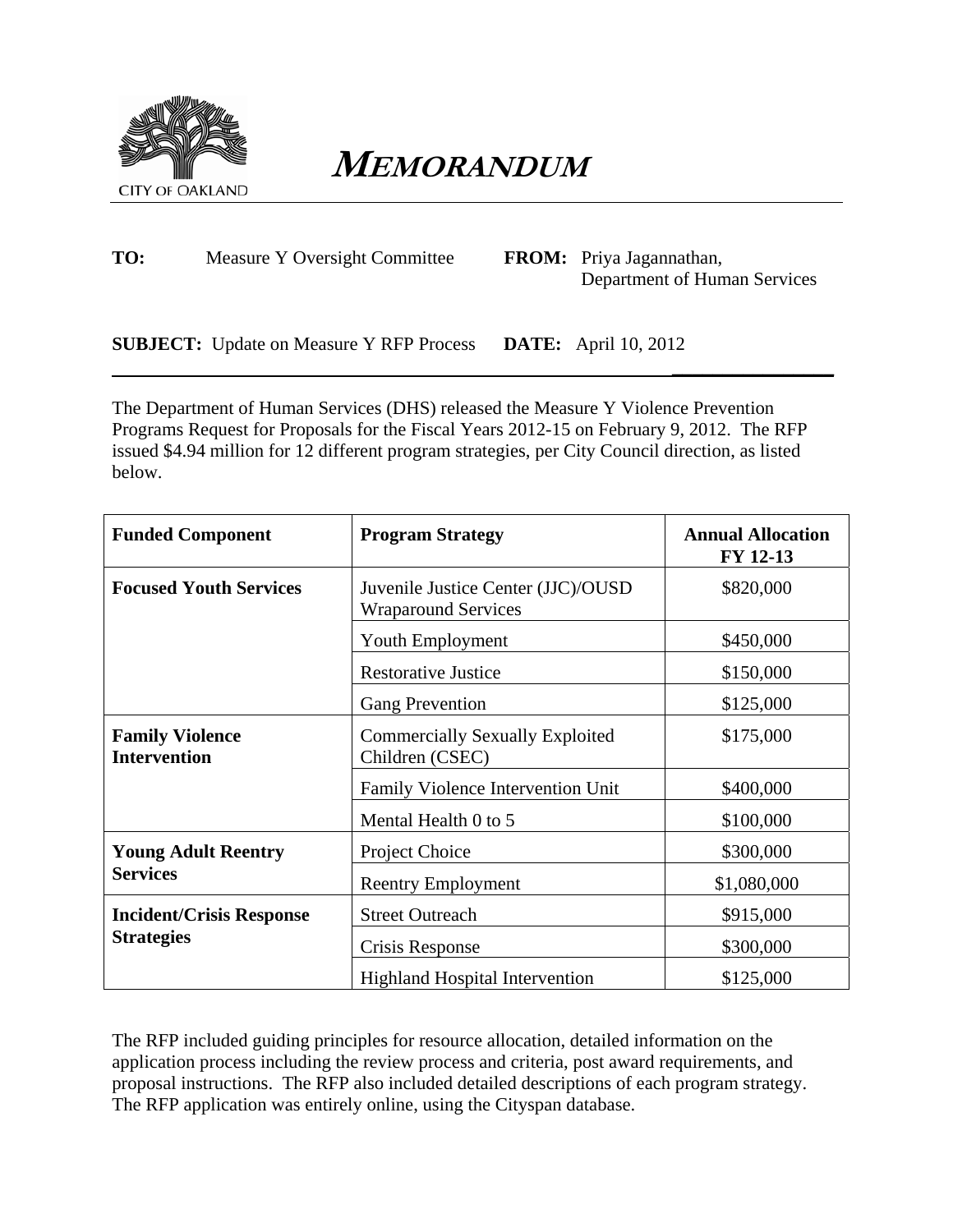## **RFP Application Process:**

- A Bidder's Conference was held on February 16, 2012, with individuals from 77 agencies attending. The Bidder's Conference went over the RFP in detail, and had a Question and Answer period. The Bidder's Conference was recorded by KTOP, and posted on the Measure Y website.
- Mandatory non-binding Letters of Intent (LOI) were due on February 27, 2012. There were 101 LOIs submitted. Applicants were given feedback on their LOI if they were missing key elements.
- Two technical assistance sessions were held, on February 21, 2012 and March 2, 2012. In addition, over 60 questions were received by email and posted on the website within 24 to 48 hours.
- Full proposals were due on March 16, 2012. 55 eligible proposals were received from 40 different agencies/collaboratives. A list of agencies that submitted proposals is provided at the end of this document.

## **RFP Review Process:**

- DHS recruited over 50 panelists for 12 different review panels corresponding to each strategy in the RFP. Each review panel consisted of individuals with expertise in the program strategies. Panels included public partner representatives (OUSD, Probation, OPD, Victims of Crime, Alameda County Health Care Services, and CDCR), violence prevention staff from other local governments (Richmond, San Jose, San Francisco), and community based experts in the field. Review panels were diverse in terms of race, gender, and professional background.
- All review panelists were required to sign a conflict of interest form for each proposal reviewed, and used the scoring rubric provided in the RFP to assign each proposal a score out of 100 possible points. DHS staff are facilitating review panel meetings in teams of two, but do not review or score proposals.
- Review panelists were trained on March 20, 2012 and review panels are being held the weeks of April  $9<sup>th</sup>$  and April  $16<sup>th</sup>$ . During the review panel meetings, panelists are provided with the following information on current Measure Y grantees who had submitted an application: Deliverables data, timeliness of progress reports, site visit findings and resolution if any, and available evaluation data. Panelists are asked to come to consensus about ranking proposals and to provide detailed feedback during these meetings.
- DHS will review all panel recommendations and develop a package of recommendations to present to the Oversight Committee and City Council. The package will consider geographic distribution of the Measure Y funds, as well as ensuring that there is diversity in terms of agencies and populations served. This package of recommendations will be presented to the Oversight Committee on May 7, 2012, and to the Public Safety Committee on May 22, 2012.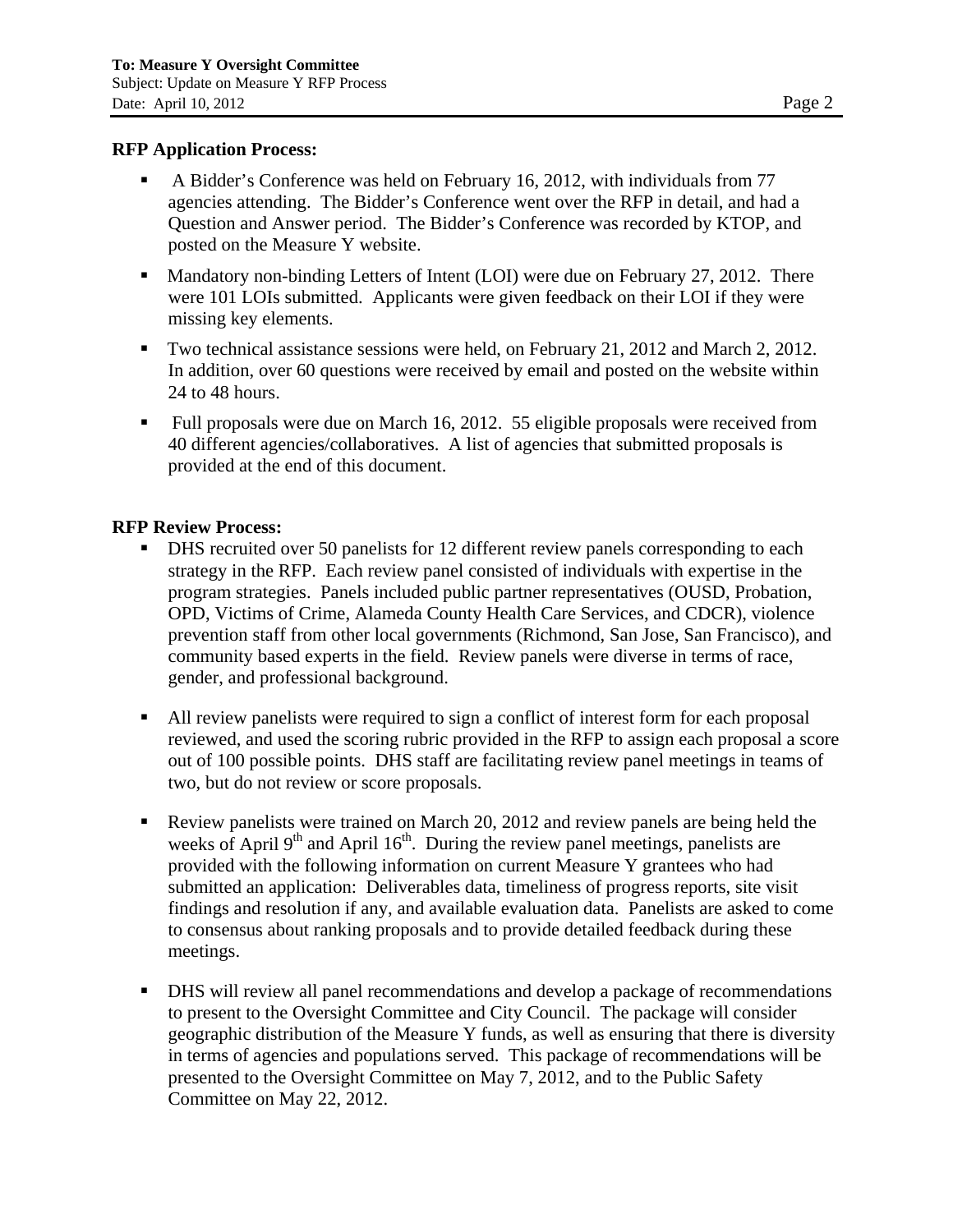1000 Mothers to Prevent Violence A Foot in the Door Exchange Allen Temple Health & Social Services Bay Area Women Against Rape California Youth Outreach‐Oakland, Inc (2) CAL‐PEP (2)

Catholic Charities of the East Bay

Children's Hospital Oakland

Civicorps Schools

East Bay Agency for Children

East Bay Asian Youth Center (EBAYC)

Esst Bay Church of Religious Science

- Family Violence Law Center
- First Place for Youth

Girls Incorporated of Alameda County

Healthy Communities, Inc.

Joyner Payne Youth Service Agency

Lincoln Child Center

Marriott Foundation Bridges

McCullum Youth Court

Men of Valor Academy

Motivating, Inspiring, Supporting & Serving Sexually Exploited Youth (2)

Native American Health Center Inc.

Oakland Private Industry Council, Inc.

Oakland Unified School District (2)

Pivotal Point Youth Services, Inc. (3)

Restorative Justice for Oakland Youth

Safe Passages (2)

Serenity House

Seventh Step Foundation

The Link to Children

The Mentoring Center (2)

The Unity Council

Volunteers of America Bay Area (2)

Work First Foundation

Youth ALIVE! (3)

Youth Employment Partnership (3)

Youth Radio

Youth UpRising (3)